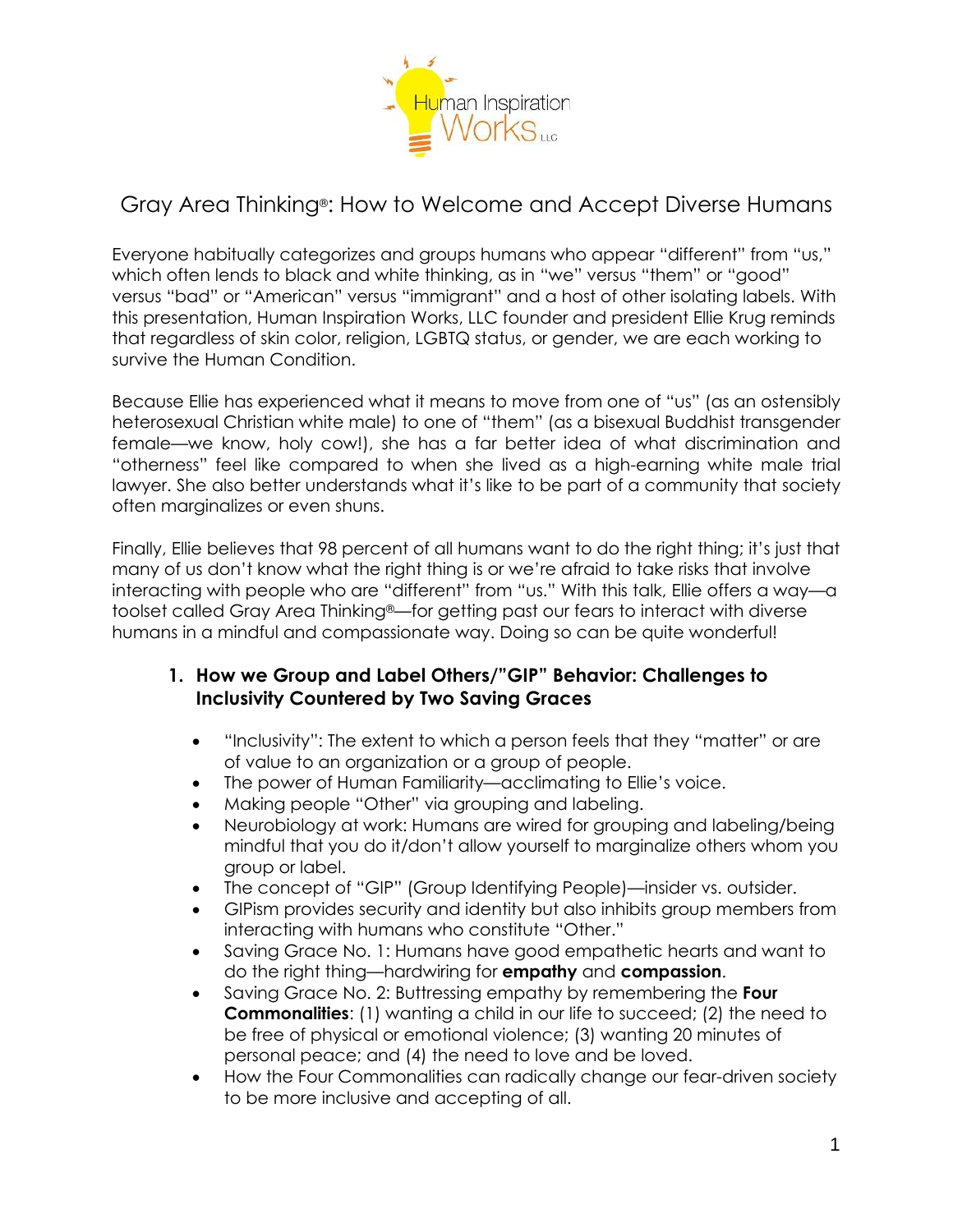- Remembering the person who pours water for you at the restaurant tonight.
- The power of normalization; good and bad.
- A powerful simple statement: Telling someone, "I care about you."

# **2. How We Group and Label Ourselves—The Identity Game**

- The Identity Game—how self-labeling/categorizing drives and isolates humans.
- Knowing that no one is alone in trying to survive the Human Condition.
- The power of finding others who are struggling just like "me."
- We can't understand another's story simply by how they appear or present.
- Human vulnerability pulls us into each other; labeling vulnerability and valuing it.
- Our core identity: Compassion for others.

# **3. Engaging in Gray Area Thinking®: A Toolset for How to Exercise Our Empathetic Hearts**

- Societal/cultural biases for black-and-white thinking: Good vs. bad; gay vs. straight; success vs. failure; rich vs. poor.
- In reality, many persons "live in the gray" relative to gender, sexuality, race, religion, careers, relationships, etc.
- **Hallmarks of Gray Area Thinking®**:
	- (a) **A**wareness of human vulnerability (or suffering);
	- (b) **R**isk-taking to soften or lessen another's
	- vulnerability (or suffering);
	- (c) Acting with **C**ompassion/kindness.
- Three key takeaways: Stopping for another human; ensuring for human dignity; and "seeing" other humans.
- A sobbing stranger on a park bench: The Platinum Level of Gray Area Thinking®.
- Bronze Level Gray Area Thinking® involves day-to-day awareness and risktaking.
- A pitch for self-help and other groovy stuff: Gray Area Thinking**®** works inward as well as outward!
- Remember **ARC** (Awareness, Risk-taking, Compassion/Kindness).

## **4. Three Levels of Human Inclusivity—Tolerance, Acceptance and "Rock Star"**

- Mentoring: Helping a team member succeed in the job they're assigned.
- Sponsorship: Mentoring on steroids—thinking imaginatively (and sometimes using political capital) to enrich a team member, who in turn will enrich the organization.
- **Tolerance:** Not valuing a team member's personal story/limiting familiarity. Doing the bare minimum. No imagination for positive interaction.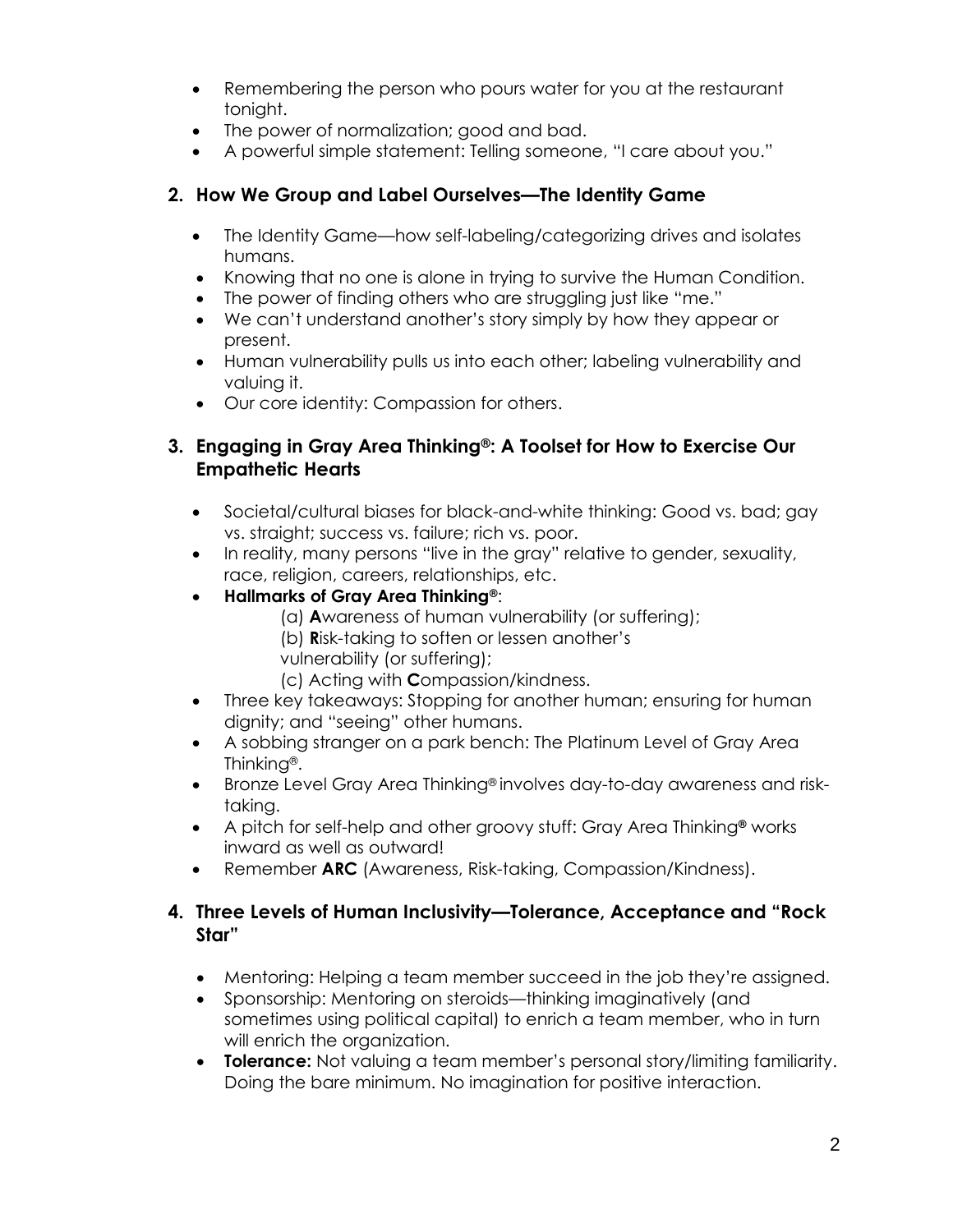- **Acceptance:** Becoming familiar with another; still, "acceptance" often means that we artificially draw lines on how inclusive we will be/limit imagination or curiosity about another. Refusing to sponsor someone.
- **"Rock Star":** The inclusivity goal for every organization! Thinking imaginatively/with curiosity about empowering team members via some form of sponsorship. Recognizing human potential and working to unleash it. Asking yourself, "What new person should I invite to this meeting (or lunch or dinner or party)?" Can take using political capital to help position someone as a future leader. Consciously ignoring your tendency to group and label.
- We can't sponsor every team member, but certainly we can do better than what's happening now. Use your imagination; simply giving someone a note, "You did great today!" can make a huge difference.
- Tips:
	- o Create space for persons who live in the margins; don't allow for a thin margin for failure.
	- o No apples-to-apples treatment—SAT or ACT test scores don't tell the complete story; persons with privilege haven't learned poverty or marginalized life skillsets.
	- o Don't be afraid to speak up for a person: "Hey, what you just said isn't at all cool!"
	- o Understand that society easily utilizes double standards and ask why that is.
	- o The difference between "opinion" and "experience." We all have opinions but often lack the experience to create informed opinions.
	- o Don't assume that you know what everyone's experience is; it's true that society treats "different" persons "differently"; you can't get blisters unless you walk in another person's shoes (or vice versa).
	- o Awareness that explicit bias, implicit bias, micro-inequities, microaggressions, and cultural incompetency/arrogance all exist.
	- o The difference between arrogance and curiosity.
	- o A truly inclusive organization is filled with Rock Stars!
	- o Inclusivity must be a constant value; it requires a positive, visible workplace culture and won't occur unless there's culture leader buy-in, leadership, and modeling. Otherwise, the organization will only waste time, money and people.
- The dark side of familiarity—humans can tolerate almost anything if they hear/experience it long enough.
- What's happening at your "front counter" relative to customer service and colleague interactions? Are team members treating the white woman wearing pearls differently than the black woman wearing a hijab? What have you done to answer that question?
- Host conversations in your organization or community, with the intent to get to know anyone who is "Other" by virtue of skin color, religion, LGBTQ status, disability status, or anything else that we use to separate us. Here